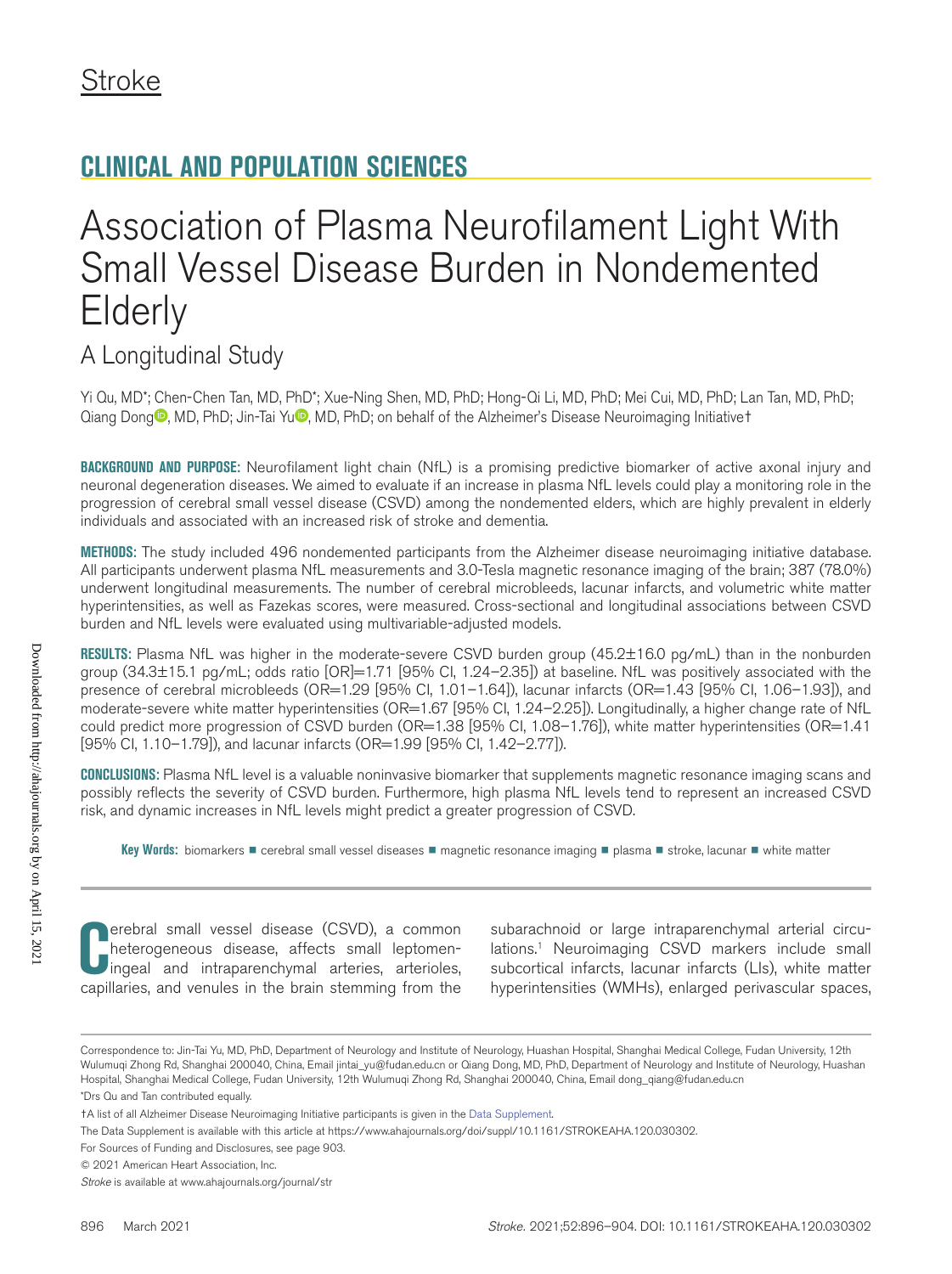## Nonstandard Abbreviations and Acronyms

| <b>ADNI</b> | Alzheimer disease neuroimaging initiative |
|-------------|-------------------------------------------|
| <b>CMB</b>  | cerebral microbleed                       |
| <b>CN</b>   | cognitively normal                        |
| <b>CSF</b>  | cerebrospinal fluid                       |
| <b>CSVD</b> | cerebral small vessel disease             |
| ы           | lacunar infarct                           |
| LR          | logistic regression                       |
| <b>MRI</b>  | magnetic resonance imaging                |
| NfL         | neurofilament light chain                 |
| <b>OR</b>   | odds ratio                                |
| <b>WMH</b>  | white matter hyperintensities             |
| WMHV        | WMH volume                                |
|             |                                           |

cerebral microbleeds (CMBs), and brain atrophy.2 CSVD recently has been recognized as a dynamic whole-brain disease because of its common microvascular pathology, diffuse nature, as well as the varying progression of its lesion types.<sup>3</sup> Furthermore, it has been identified as the common cause of stroke and the major subtype of vascular cognitive impairment.<sup>4</sup> Magnetic resonance imaging (MRI), which serves as one of the most effective methods to monitor the dynamic changes and progression of CSVD, has several limitations; it is expensive, time consuming, and unsuitable for patients with contraindications.2,5 Longitudinal tracking of CSVD and early interventions using MRI are limited by its unavailability in many primary health centers.

Neurofilament light chain (NfL) is a primary intermediate component of the axonal cytoskeleton that offers mechanical support and regulates the axonal size.<sup>6,7</sup> It is released into the extracellular space and subsequently into cerebrospinal fluid (CSF) and blood during axonal damage; thus, it is a potential marker for subcortical large-caliber axonal degeneration and neuronal damage.<sup>8</sup> Increased NfL levels in the blood and CSF of patients indicate its role as a nonspecific predictive or diagnostic biomarker of neurodegenerative neuroaxonal damage in a variety of acute and chronic neurological disorders,<sup>9</sup> such as Alzheimer disease,<sup>10</sup> frontotemporal demen $tia$ ,<sup>11</sup> multiple scleroses,<sup>12</sup> and traumatic brain injury.<sup>13</sup> As lumbar puncture is an invasive procedure, monitoring longitudinal changes of CSF NfL levels is rare and not systematically performed. Therefore, measurement of plasma NfL has been considered a convenient and relatively noninvasive tool to provide valid information about neuroaxonal damage in the central nervous system at a low cost compared with imaging examination.<sup>14</sup> Recent studies have verified NfL as a blood biomarker for CSVD MRI markers,<sup>15-17</sup> suggesting a potential role of NfL in CSVD monitoring.

Based on the above-mentioned findings, we speculate that plasma NfL plays specific roles in predicting and monitoring CSVD progression. Considering the significant clinical and societal implications as well as prevalence of CSVD, large prospective cohort studies are urgently needed to verify whether plasma NfL can be a blood biomarker for patients with newly diagnosed CSVD. Therefore, we aimed to investigate the cross-sectional and longitudinal associations between plasma NfL and CSVD burden among nondemented elders in the Alzheimer disease neuroimaging initiative (ADNI) database.

## METHODS

#### ADNI Database

Data were obtained from the ADNI database [\(http://adni.loni.](http://adni.loni.usc.edu) [usc.edu](http://adni.loni.usc.edu)). ADNI was launched in 2003 as a public-private partnership, led by Michael W. Weiner, MD, the Principal Investigator. In this study, informed consent was obtained from study participants, and the study was approved by the local institutional review board at each participating site.

## Study Participants

Medical records of 787 participants showing both plasma NfL and CSVD data were initially included. According to ADNI inclusion criteria, all participants were 55 to 90 years old and had no significant neurological diseases. To avoid the influence of complex Alzheimer disease status on the results, only individuals showing cognitively normal (CN) function and early mild cognitive impairment were considered for inclusion. Finally, a total of 496 individuals (248 CN and 248 early mild cognitive impairment individuals) were included, among whom 387 participants (response rate 78.0%) had available follow-up information. The average follow-up time of the study population was 26.5 months (range, 0–51.8 months), and the mean time between blood sample collection and MRI scan was 5.4 days (range, -120 to 176 days). CN participants had a mini-mental state examination score of >24 and a clinical dementia rating score of 0. Patients with early mild cognitive impairment had a mini-mental state examination score of ≥24, a clinical dementia rating score of 0.5, preserved activities of daily living, and absence of dementia. Their objective memory loss was tested using logical memory II (delayed-recall test) of the Wechsler Memory Scale.

#### Measurement of Plasma NfL

Blood samples were collected, processed, aliquoted, and frozen at -80°C following the normalized processes, and plasma samples were analyzed using the ultrasensitive single-molecule array technique as described previously.<sup>18</sup> With regard to each calibrator, the relative error was <20% for measured blank concentrations, measurement repeated 3 times, with the upper and lower limits of quantification at 1620 and 2.2 pg/mL, respectively. All samples were measured within the limits of quantifications. The sensitivity of analysis was <1.0 pg/mL, and the NfL level for each tested sample surpassed the limit of detection. Besides, the NfL change rates were determined longitudinally.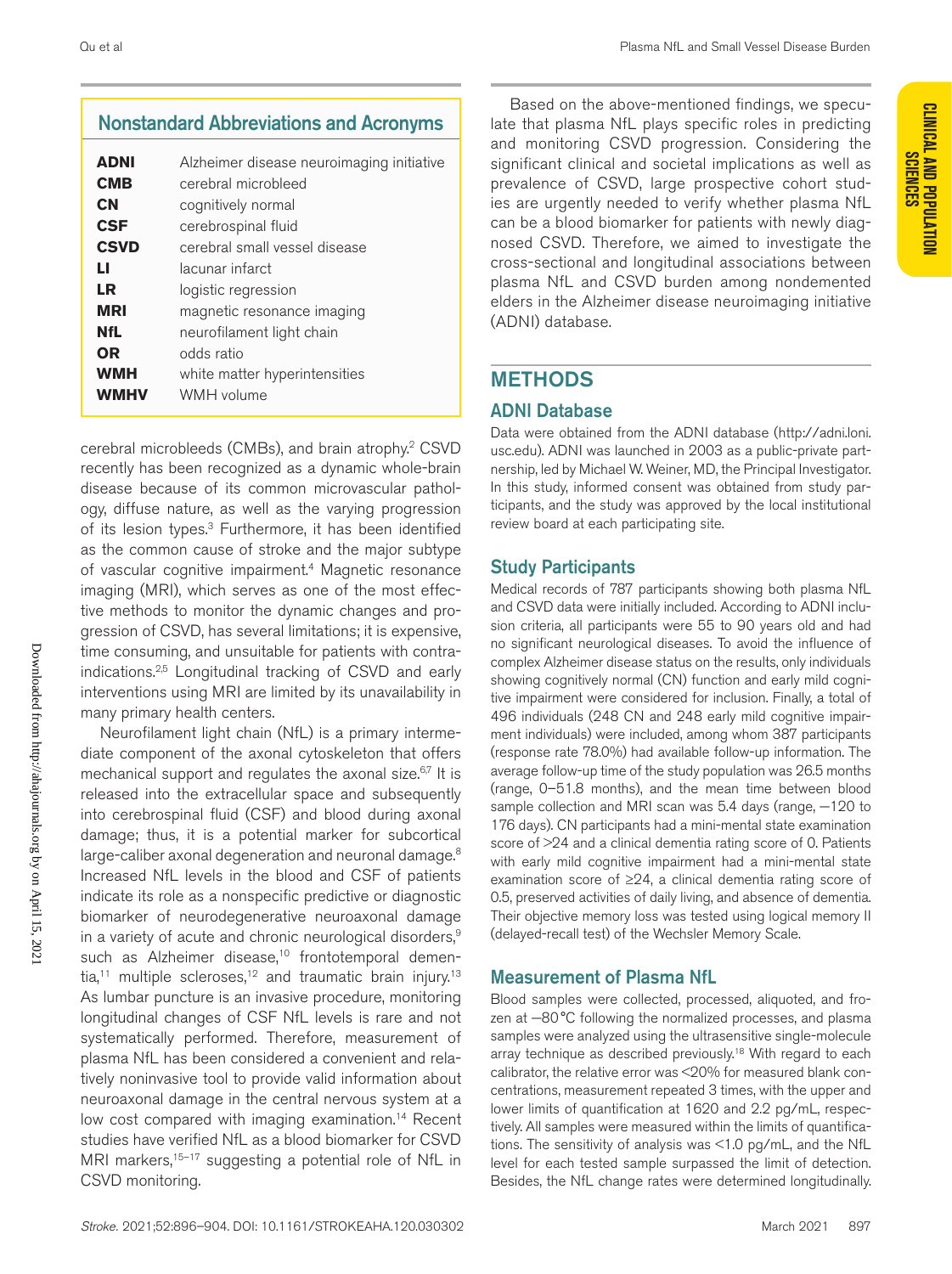Impacts of possible extreme outliers on the final statistics were reduced through additional quality control.

#### MRI Data Acquisition

All subjects were examined using 3.0-Tesla MRI scanner, and the procedure was described in a previous report.<sup>19,20</sup> Details of the parameters are shown in the ADNI website [\(http://adni.](http://adni.loni.usc.edu/methods/mri-tool/mri-analysis) [loni.usc.edu/methods/mri-tool/mri-analysis](http://adni.loni.usc.edu/methods/mri-tool/mri-analysis)).

#### *Assessment of CMBs*

CMBs were considered as homogenous hypointense lesions with a diameter of up to 10 mm on T2\*-weighted MRI images.<sup>2,21</sup> The number and locations of CMBs were identified by trained image analysts and further confirmed by radiologists experienced in reading T2\* images. Typically, only the CMBs with definite status were selected and counted for analyses. CMBs were recorded as present if there was at least 1 visible CMB, or absent if there was no visible CMBs. Furthermore, CMBs of multifactorial causes were categorized by location: (1) lobar CMBs; (2) deep CMBs; and (3) mixed CMBs that involved both deep and lobar regions.

#### *WMHs Measurement*

WMHs were measured using the Bayesian approach for the segmentation of high-resolution 3-dimensional magnetization prepared rapid gradient echo T1-weighted and T2-FLAIR sequences, with specific methods being reported in a previous study.22 WMHs were evaluated using the Fazekas rating scale, which is used to rate separately periventricular and deep WMHs. Fazekas score was calculated as the sum of periventricular and deep WMH scores, ranging from 0 to 6, by 2 experienced neurologists. The severity of WMHs was categorized as 0 to 1 (Fazekas scale score, 0–2) and 2 to 3 (Fazekas scale score, 3-6).<sup>23,24</sup> Both Fazekas score and WMH volume (WMHV) were analyzed in the present study.

#### *Assessment of LIs*

LIs were defined as CSF-like hypointensities with a diameter of 3 to 15 mm surrounded by rims of hyperintensities on T2 FLAIR.<sup>25</sup> We deemed the severity of LIs as none-mild  $(0-2)$ counts) and moderate-severe (≥3 counts).26

## Assessment of CSVD Burden

In this study, CSVD burdens were quantitatively assessed using the neuroimaging markers CMBs, WMHs, and LIs. As for simple MRI score, one point each was scored for the presence of CMBs, a Fazekas score of  $\geq$ 2, and a LI count of  $\geq$ 3, resulting in a minimum score of 0 and a maximum score of 3.26 As for CSVD amended score, one point was assigned for the presence of CMBs, 3 point each for Fazekas score and LIs, resulting in a score among 0 to 7. Total CSVD burden scores were then categorized into 3 groups according to the simple CSVD score: none (0 points), mild (1 point), and moderate-severe CSVD (2-3 points) groups. The progression of CSVD burden and markers were defined as if there was an increase in simple MRI score, CMB counts, Fazekas score, and LIs counts during follow-up.27

## Statistical Analysis

Statistical analyses were conducted using R, SPSS, and Python. The statistical significance threshold was set at a 2-tailed *P*<0.05.

Differences in demographic characteristics between CSVD burden groups were assessed using the Kruskal-Wallis and the  $\chi^2$  test, and associations between demographic characteristics and plasma NfL were tested using the Spearman rank correlation. Logistic regression (LR) models were used to evaluate the effect of baseline NfL levels on CSVD burden and CSVD markers, as well as 1-way ANOVA and Bonferroni corrections for multiple comparisons (*P*<0.017). The associations of plasma NfL levels with CSVD risk were analyzed by entering these variables as linear terms (per SD). Interaction terms for cognitive status and *APOE ε4* status were used to find whether the effect existed (*P*<0.100) after subgroup analyses. Besides, multiple linear regression models were used to explore the associations of baseline NfL with WMHV. The 3 regression models for LR and multiple linear regression were multivariable adjusted. With regard to evaluation of the NfL predictive performance, the leave-one-out cross-validation method was adopted in all models to measure the coefficient of determination  $(R<sup>2</sup>)$ , successively leaving one sample out from a training data set and estimating regression parameters based on the remaining n-1 samples.

Longitudinal plasma NfL concentration and WMHV were evaluated by calculating Spearman rank correlations between slopes from mixed-effects linear models of NfL concentration and WMHV. Slopes were calculated using a separate mixedeffects linear model controlled for age, sex, education levels, mini-mental state examination, and ICV using the lme4 package. LRs were used to estimate the odds of progressions of CSVD burden and CSVD markers based on plasma NfL levels. Moreover, mixed-effects linear models were used to assess the associations of baseline NfL and changes in plasma NfL levels with longitudinal changes in WMHV. The model included random intercepts and slopes for time and an unstructured covariance matrix for the random effects it regarded as predictors in the interactions between time and dependent variables. Baseline and longitudinal NfL concentrations and WMHVs in the models were natural log-transformed to ensure normality using the car package. These models were adjusted for the same variables as were the baseline models.

The receiver operator characteristic curve, as well as the area under the curve of NfL, was used to determine the best diagnostic abilities for plasma NfL levels. LR models were formulated to determine the predictive probability between NfL and demographic characteristics, and new receiver operator characteristic curves were built.<sup>28</sup>

## RESULTS

## Participant Characteristics

The baseline and longitudinal characteristics of study participants were shown in Table 1 and Table I in the [Data](https://www.ahajournals.org/doi/suppl/10.1161/STROKEAHA.120.030302)  [Supplement,](https://www.ahajournals.org/doi/suppl/10.1161/STROKEAHA.120.030302) respectively. Briefly, 496 nondemented subjects aged 72.0 years (SD=6.7; 242 females) were enrolled at baseline, and 387 subjects were included during the follow-up from the ADNI cohort. Plasma NfL levels were associated with age (Spearman *ρ*=0.517, *P*<0.001) and mini-mental state examination ( $ρ$ =−0.170, *P*=0.002), but not with sex, education levels, *APOE Ɛ4* carrier status, or vascular risk factors at baseline.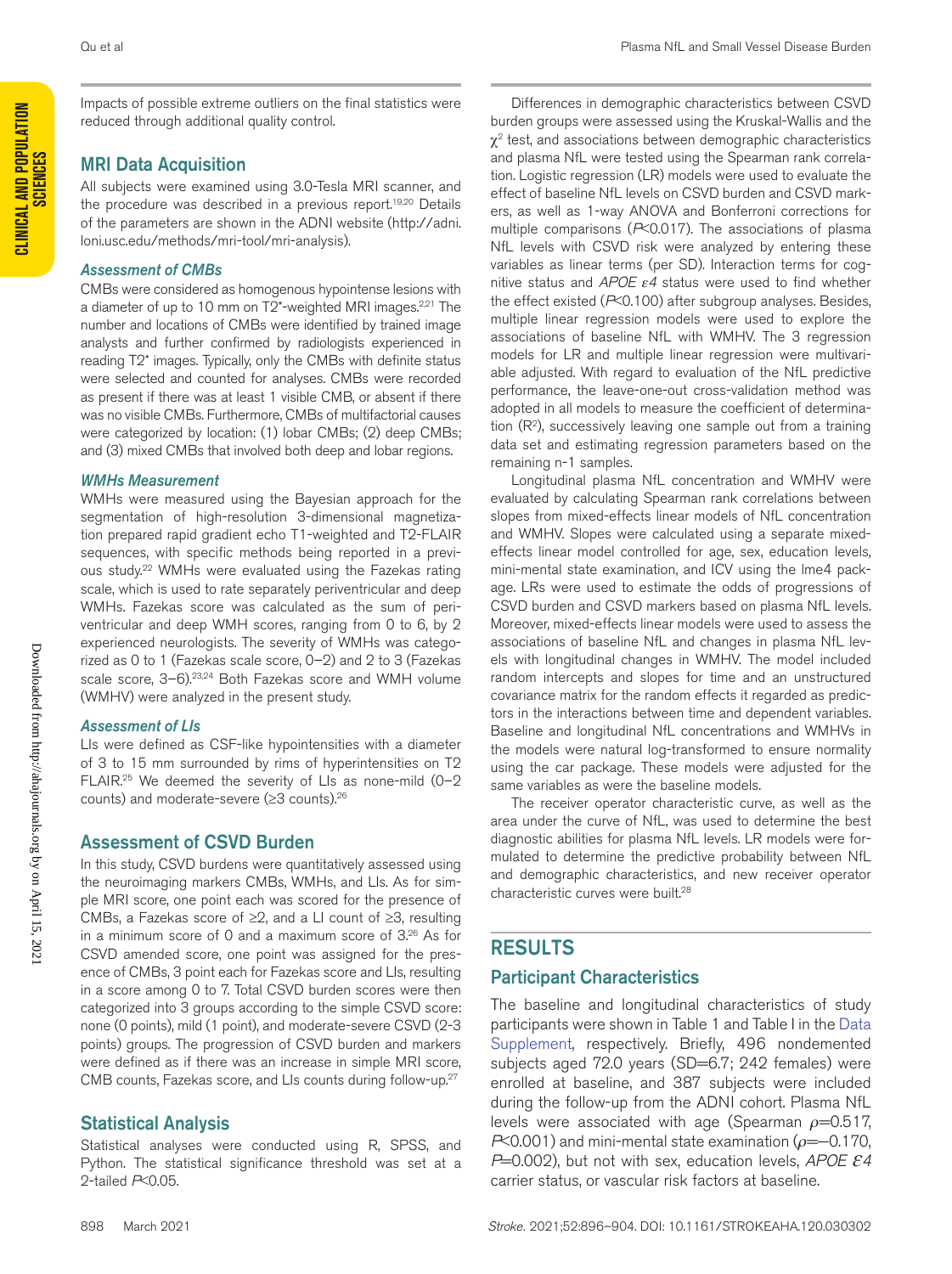**CLINICAL AND POPULATION SCIENCES**

**CLINICAL AND POPULATION** 

|                                           | All participants | <b>CSVD burden*</b> |                |                |             |  |
|-------------------------------------------|------------------|---------------------|----------------|----------------|-------------|--|
| <b>Characteristics</b>                    | $(n=496)$        | $0(n=304)$          | $1(n=134)$     | $2 - 3$ (n=58) | P value     |  |
| Demographic characteristics               |                  |                     |                |                |             |  |
| Age $(SD)$ , y                            | 72.0(6.7)        | 70.2(6.5)           | 73.6 (6.2)     | 77.6 (4.8)     | $< 0.001$ † |  |
| Female, n (%)                             | 242 (48.8)       | 160 (52.6)          | 59 (44.0)      | 23 (39.7)      | 0.084       |  |
| Education (SD), y                         | 16.3(2.6)        | 16.5(2.6)           | 16.0(2.6)      | 15.7(2.8)      | 0.091       |  |
| <b>MMSE</b>                               | 28.7(1.5)        | 28.8(1.4)           | 28.6(1.5)      | 28.7(1.5)      | 0.258       |  |
| APOE $\mathcal E$ 4 carrier status, n (%) | 177 (35.7)       | 108 (35.5)          | 50 (37.3)      | 19 (32.8)      | 0.829       |  |
| Vascular risk factors                     |                  |                     |                |                |             |  |
| Hypertension, n (%)                       | 230 (46.4)       | 130 (42.8)          | 55 (49.3)      | 34 (58.6)      | 0.063       |  |
| Hyperlipidemia, n (%)                     | 250 (50.4)       | 147 (48.4)          | 69 (51.5)      | 34 (58.6)      | 0.343       |  |
| Coronary heart disease, n (%)             | 32(6.5)          | 14(4.6)             | 12(9.0)        | 6(10.3)        | 0.102       |  |
| Diabetes, n (%)                           | 50(10.1)         | 30(9.9)             | 17(12.7)       | 3(5.2)         | 0.278       |  |
| Smoking, n (%)                            | 147 (29.6)       | 101(33.2)           | 32(23.9)       | 14(24.1)       | 0.089       |  |
| Alcohol consumption, n (%)                | 10(2.0)          | 6(2.0)              | 3(2.2)         | 1(1.7)         | 0.970       |  |
| <b>MRI</b> findings                       |                  |                     |                |                |             |  |
| CMBs, n (%)                               | 125 (25.2)       | 0(0)                | 82 (61.2)      | 43 (74.1)      | $< 0.001$ + |  |
| WMHV (SD), cm <sup>3</sup>                | 6.2(8.7)         | 3.4(3.1)            | 7.6(9.5)       | 17.8(14.1)     | $< 0.001$ + |  |
| Lls, $n$ $(\%)$                           | 68 (13.7)        | 6(2.0)              | 28 (20.9)      | 34 (58.6)      | $< 0.001$ † |  |
| ICV (SD), $cm3$                           | 1406.4 (184.0)   | 1384.1 (195.7)      | 1452.4 (166.0) | 1419.0 (134.7) | 0.118       |  |
| Plasma NfL levels (SD), pg/mL             | 34.3(15.1)       | 31.5(13.7)          | 36.0 (15.2)    | 45.2 (16.0)    | $< 0.001$ + |  |

**Table 1. Demographic Characteristics of Participants at Baseline**

*APOE Ɛ4* indicates apolipoprotein E *ε4*; CMBs, cerebral microbleeds; CSVD, cerebral small vessel disease; ICV, intracranial volume; LIs, lacunar infarcts; MMSE, mini-mental state examination; MRI, magnetic resonance imaging; NfL, neurofilament light; and WMHV, white matter hyperintensities volume.

\*CSVD burden: CSVD burden score was evaluated at baseline. †*P*<0.001.

## Baseline Associations of Plasma NfL With CSVD Burden

Plasma NfL level was higher in the moderate-severe CSVD burden group (45.2±16.0 pg/mL) than in the nonburden group (34.3±15.1 pg/mL). Baseline associations between plasma NfL levels and CSVD burden in multivariable-adjusted LR models were shown in Table 2. Higher levels of plasma NfL were correlated with moderate-severe CSVD burden (odds ratio [OR]=1.71 [95% Cl, 1.24-2.35], P=0.001, Figure 1A), presence of CMBs (OR=1.29 [95% CI, 1.01–1.64], *P*=0.041, Figure 1B), WMHs (OR=1.67 [95% CI, 1.24-2.25], P=0.001, Figure 1B), and LIs (OR=1.52 [95% CI, 1.12–2.06], *P*=0.008, Figure 1B) but not with mild CSVD burden (*P*=0.296, Figure 1A). Detailly, higher NfL levels were associated with 2 to 3 points Fazekas score (*P*=0.008, Figure 1C), 1 to 2 counts Lls ( $P=0.024$ , Figure 1C), and >3 LIs (*P*=0.006, Figure 1C). There was a significant association between increased NfL levels and higher CSVD amended score. All these significant associations existed even after Bonferroni corrections (Figure I and Tables II and III in the [Data Supplement](https://www.ahajournals.org/doi/suppl/10.1161/STROKEAHA.120.030302)). Besides, multiple linear regression models showed that NfL levels were positively associated with WMHV ( $β=0.400$ , *P*=0.016, Figure 2A, Table IV in the [Data Supplement\)](https://www.ahajournals.org/doi/suppl/10.1161/STROKEAHA.120.030302).

The diagnostic accuracies of plasma NfL were shown in Table V and Figure II in the [Data Supplement](https://www.ahajournals.org/doi/suppl/10.1161/STROKEAHA.120.030302). The area under the curves (95% CI) of combined indices (NfL, age, sex, *APOE Ɛ4*, and cognition) were 0.71 (0.67–0.76), 0.69 (0.63–0.74), 0.75 (0.70–0.81), and 0.720 (0.65–0.79) for CSVD burden, CMBs, WMHs, and LIs, respectively.

#### Longitudinal Associations of Plasma NfL With CSVD Burden and Markers

No significant associations were found with progressive outcomes of CSVD burden nor progression of CMBs, WMHs, or LIs (Table VI in the [Data Supplement](https://www.ahajournals.org/doi/suppl/10.1161/STROKEAHA.120.030302)). Moreover, Spearman rank correlation indicated that higher levels of plasma NfL were associated with accelerated changes in WMHV ( $ho$ =0.147, *P*=0.004, Figure 2B).

Increased change rates of plasma NfL levels might predict accelerated increases in CSVD burden (OR=1.38 [95% CI, 1.08–1.76], *P*=0.011) and progression of WMHs (OR=1.41 [95% CI, 1.10-1.79], P=0.006) and LIs (OR=1.57 [95% CI, 1.42–2.77], *P*=0.001; Table 3). Spearman rank correlation and mixed-effects linear model also demonstrated that change rates of NfL levels were associated with accelerated changes in WMHV (*ρ*=0.164, *P*=0.001, Figure 2C; β=0.005, *P*<0.001, Table IV in the [Data Supplement](https://www.ahajournals.org/doi/suppl/10.1161/STROKEAHA.120.030302)).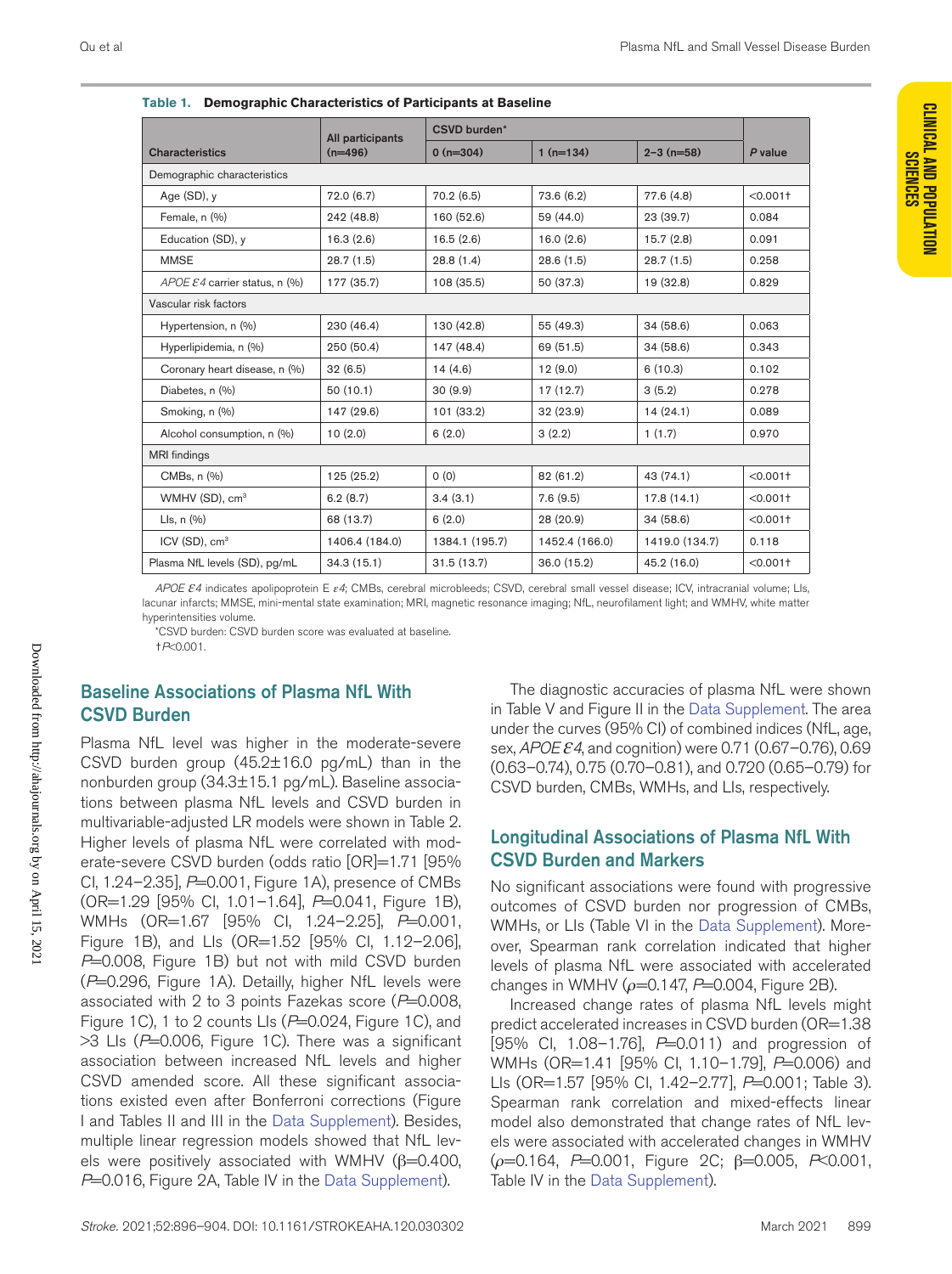#### **Table 2. The Association Between Baseline Plasma NfL and CSVD**

|                      | Baseline plasma NfL 1-SD increase |         |                     |         |                       |         |          |
|----------------------|-----------------------------------|---------|---------------------|---------|-----------------------|---------|----------|
|                      | Model 1<br>Model 2                |         | Model 3             |         |                       |         |          |
| <b>Variables</b>     | OR (95% CI)                       | P value | OR (95% CI)         | P value | OR (95% CI)           | P value | $R^{2*}$ |
| CSVD burden          |                                   |         |                     |         |                       |         |          |
| $\mathsf{O}$         | Reference                         |         | Reference           |         | Reference             |         |          |
| $\mathbf{1}$         | $1.13(0.90 - 1.44)$               | 0.297   | $1.15(0.90 - 1.46)$ | 0.276   | $1.14(0.89 - 1.46)$   | 0.296   | 0.4200   |
| $2 - 3$              | $1.67(1.24 - 2.25)$               | 0.001   | $1.72(1.26 - 2.34)$ | 0.001   | $1.71(1.24 - 2.35)$   | 0.001   |          |
| <b>CSVD</b> markers  |                                   |         |                     |         |                       |         |          |
| CMBs counts          |                                   |         |                     |         |                       |         |          |
| $\mathbf 0$          | Reference                         |         | Reference           |         | Reference             |         |          |
| $\geq$ 1             | $1.29(1.02 - 1.62)$ <sup>+</sup>  | 0.035   | $1.29(1.01 - 1.63)$ | 0.039   | $1.29(1.01 - 1.64)$   | 0.041   | 0.3259   |
| Deep                 | $1.02(0.36 - 2.85)$               | 0.977   | $0.98(0.36 - 2.65)$ | 0.967   | $1.01(0.33 - 2.56)$   | 0.862   |          |
| Lobar                | $1.25(0.97 - 1.62)$               | 0.089   | $1.27(0.98 - 1.65)$ | 0.074   | $1.27(0.98 - 1.66)$   | 0.074   |          |
| Mixed                | $1.49(0.97 - 2.28)$               | 0.069   | $1.42(0.92 - 2.19)$ | 0.112   | $1.43(0.93 - 2.22)$   | 0.106   |          |
| WMHs (Fazekas score) |                                   |         |                     |         |                       |         |          |
| 0                    | Reference                         |         | Reference           |         | Reference             |         |          |
| $\mathbf{1}$         | $1.34(1.06 - 1.71)$               | 0.017   | $1.27(0.99 - 1.63)$ | 0.057   | $1.27(0.99 - 1.62)$   | 0.064   | 0.2159   |
| $2 - 3$              | $1.71(1.29 - 2.27)$ §             | < 0.001 | $1.69(1.26 - 2.27)$ | 0.001   | $1.67(1.24 - 2.25)$ ‡ | 0.001   |          |
| Lls counts           |                                   |         |                     |         |                       |         |          |
| $\mathbf 0$          | Reference                         |         | Reference           |         | Reference             |         |          |
| $1 - 2$              | $1.64(1.11 - 2.42)$               | 0.012   | $1.74(1.16 - 2.63)$ | 0.008   | $1.77(1.17-2.68)$     | 0.007   | 0.3053   |
| $\geq 3$             | $1.49(1.12 - 2.00)$               | 0.007   | $1.53(1.13 - 2.07)$ | 0.005   | $1.52(1.12 - 2.06)$   | 0.008   |          |

Model 1: Adjusted for age. Model 2: Model 1+adjustment for sex, education levels, MMSE, ICV, and *APOE Ɛ4* carrier status. Model 3: Model 2+adjustment for hypertension, diabetes, hyperlipidemia, coronary heart disease, smoking status, and alcohol drinking status. *APOE Ɛ4* indicates apolipoprotein E *ε4*; CMBs, cerebral microbleeds; CSVD, cerebral small vessel disease; ICV, intracranial volume; LIs, lacunar infarcts; MMSE, mini-mental state examination; NfL, neurofilament light; OR, odds ratio; and WMH, white matter hyperintensities.

 $*$ R<sup>2</sup> was calculated using the leave-one-out cross validation.

†*P*<0.05.

‡*P*<0.01.

§*P*<0.001.

#### Subgroups Analyses Between Plasma NfL and **CSVD**

The interaction effects by cognitive or *APOE ε4* status were revealed (Table VII in the [Data Supplement\)](https://www.ahajournals.org/doi/suppl/10.1161/STROKEAHA.120.030302). At baseline, there were no significant differences stratified by cognition and *APOE Ɛ4* carrier on the association of plasma NfL level with CSVD, WMHs, and LIs. CMBs in the early mild cognitive impairment and *APOE*  $ε4$  (+) group showed a clear correlation with NfL (Tables VIII through IX and Figure III in the [Data Supplement\)](https://www.ahajournals.org/doi/suppl/10.1161/STROKEAHA.120.030302).

Longitudinally, the rates of plasma NfL changes were more associated with the progression of CSVD, CMBs, and WMHs in CN participants (Table X in the [Data Sup](https://www.ahajournals.org/doi/suppl/10.1161/STROKEAHA.120.030302)[plement](https://www.ahajournals.org/doi/suppl/10.1161/STROKEAHA.120.030302)). On the contrary, an increase in the change of plasma NfL level was associated with a more progression of CSVD, WMHs, and LIs in *APOE Ɛ4* (−) individuals rather than in  $APOEE4$  (+) individuals (Table XI and Figure IV in the [Data Supplement](https://www.ahajournals.org/doi/suppl/10.1161/STROKEAHA.120.030302)).

## **DISCUSSION**

Our study comprehensively evaluated the associations of plasma NfL levels on baseline and progressive CSVD.

The primary results showed that increased plasma NfL concentration was linked to higher risk of CSVD prevalence at baseline and CSVD progression at follow-up. In all participants, increased plasma NfL was significantly associated with a higher CSVD burden and higher prevalence of CSVD markers at baseline. Furthermore, faster change rates of NfL levels were significantly correlated with the progression of CSVD burden and MRI markers. These findings indicate that plasma NfL is a dynamic biomarker of CSVD progression in nondemented elders, especially those with normal cognitive function. Therefore, our study offers an available noninvasive bloodbased tool to monitor longitudinal CSVD change and understand the future trend of CSVD change.

The novelty of this study was to demonstrate the association of plasma NfL with CSVD burden and uncover the essential roles of longitudinal plasma NfL changes by dynamically monitoring long-term CSVD development. Two main forms of sporadic CSVD have been described before, namely, arteriolosclerosis and cerebral amyloid angiopathy.29 Therein, CMBs, WMHs, and LIs are the primary reported manifestations in MRI CSVD assessment, with WMHs being the most extensively defined radiological finding of CSVD.<sup>30</sup> NfL is a marker of subcortical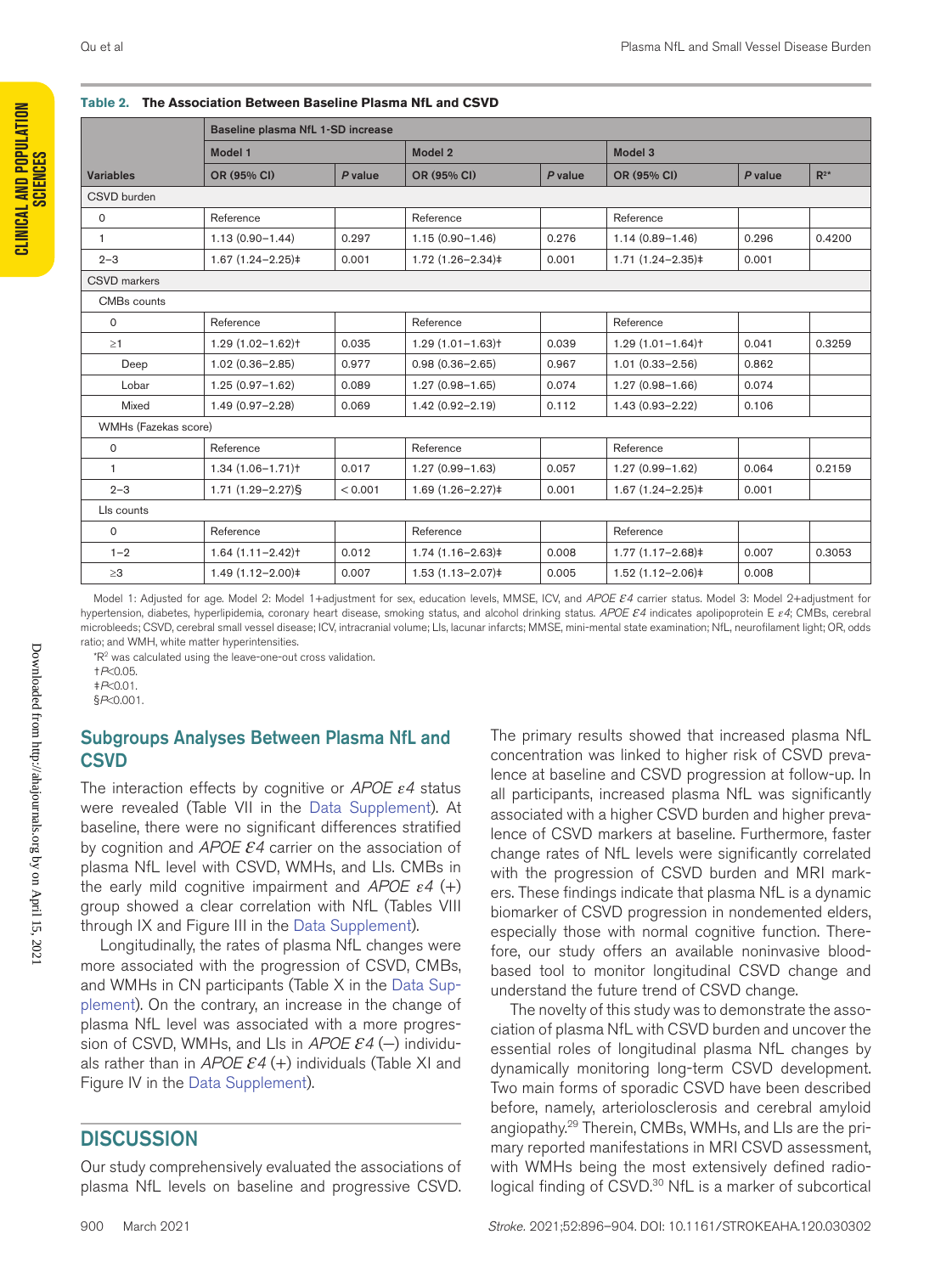**CLINICAL AND POPULATION SCIENCES**

**CLINICAL AND POPULATION** 



**Figure 1. The cross-sectional association between baseline plasma neurofilament light chain (NfL) and cerebral small vessel disease (CSVD) burden.**

**A**, Higher levels of plasma NfL were correlated with moderate-severe CSVD burden (*P*=0.001) but was not related to mild CSVD burden (*P*=0.296) compared with non-CSVD group. **B**, As for CSVD markers, higher levels of NfL were associated with the presence of cerebral microbleeds (CMBs; *P*=0.041) and white matter hyperintensities (WMHs; *P*=0.001) and lacunar infarcts (LIs; *P*=0.008). **C**, Detailly, higher NfL levels were associated with 2–3 points Fazekas score (*P*=0.008), 1–2 counts LIs (*P*=0.024), and >3 LIs (*P*=0.006). The *P* values were calculated using logistic regression models.

large-caliber axonal degeneration, and recent studies noted the loss of white matter microstructural integrity as a good indicator of axonal injury. $9,31$  Therefore, paying attention to longitudinal WMHs changes could help better evaluate the risk of CSVD. Meanwhile, as a hemorrhagic event of chronic CSVD, CMBs play a vital part in neurodegenerative and vascular disorders.<sup>32</sup> The mechanism underlying the associations between CSVD burden progression and plasma NfL was linked to acute and chronic neuroaxonal damage.<sup>15,33</sup> Besides, the presumed vessel-originating LIs were recognized as the second most frequently reported cerebral ischemic lesions via radiological imaging after WMHs, as well as one-fourth pathogenesis of all acute ischemic stroke.29 A previous study showed that serum NfL was a sensitive biomarker of tissue damage in recent small subcortical infarcts, resulting in ongoing axonal damage after postischemic immunologic or inflammatory processes.<sup>15,34,35</sup> Our study revealed that higher burden of chronic LIs was also associated with increased levels of NfL reflecting progressive CSVD.

Increased plasma NfL concentrations were also found in several other neurodegenerative disorders, meaning that NfL lacks specificity for CSVD diagnosis. Therefore, plasma NfL cannot be used as a tool to differentiate Alzheimer disease from other neurodegenerative diseases. Instead, it could be valuable biomarker of neurodegeneration. However, because of the moderate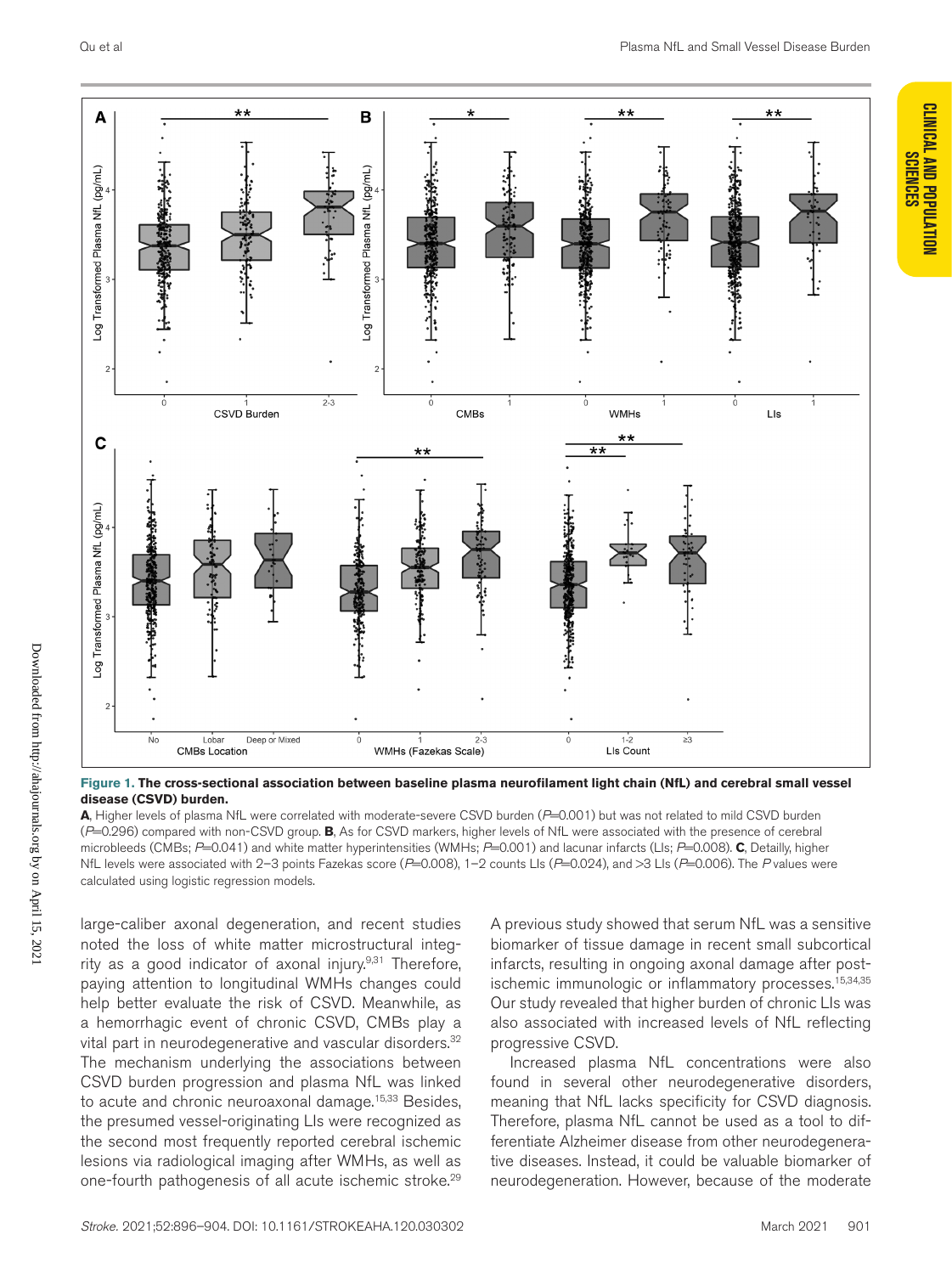



**Figure 2. The correlation analyses of baseline and change rate in white matter hyperintensities volume (WMHV) with baseline and change rate of plasma neurofilament light (NfL).**

**A**, Higher levels of plasma NfL were associated with increased baseline WMHV (*ρ*=0.310, *P*<0.001) and (**B**) accelerated changes of WMHV (*ρ*=0.147, *P*=0.004) and (**C**) change rates of NfL were associated with increased WMHV (*ρ*=0.164, *P*=0.001). The *ρ* and *P* values were calculated using the Spearman rank correlation.

results yielded by the receiver operator characteristic curve, plasma NfL would be a prognostic biomarker rather than a diagnostic biomarker according to FDA BEST biomarker categories.<sup>36</sup> Therefore, NfL could be used to identify the likelihood of CSVD and progression in patients with CSVD risk.

With regard to monitoring the progression of diseases, plasma biomarkers have advantageous such as noninvasiveness and easy accessibility relative to CSF biomarkers. Studies showed that plasma NfL has comparable specificities and sensitivities,<sup>37,38</sup> suggesting that both measures reflect similar physiological processes.39 Blood collection is cheaper and more time efficient than MRI, which also allows for good repeatability in longitudinal studies. Plasma NfL can thus serve as a complementary tool MRI for the assessment of CSVD progression and monitoring of treatment responses and prognosis.9

Prevention and treatment of CSVD are limited by the incomplete understanding of its pathogenesis.<sup>1,29</sup> First, reducing blood pressure is the most important modifiable risk factor for CSVD.<sup>40</sup> Second, antiplatelet therapy, thrombolytic strategies, and statins are effective in CSVD treatment.<sup>1,30,41</sup> A previous study has elucidated the utility of NfL measurements in monitoring treatment effects,<sup>42</sup> and we speculate that NfL will play a critical role in CSVD treatment monitoring, which is urgently needed.

A few limitations of our study should be noted. Although significant associations of baseline levels and change rates of plasma NfL with CSVD progression were detected, there was a lack of data about some markers (enlarged perivascular spaces and brain atrophy) in the

|                      | Plasma NfL rate 1-SD increase |         |                     |         |                       |         |                   |
|----------------------|-------------------------------|---------|---------------------|---------|-----------------------|---------|-------------------|
|                      | Model 1                       |         | Model 2             |         | Model 3               |         |                   |
| <b>Variables</b>     | OR (95% CI)                   | P value | OR (95% CI)         | P value | OR (95% CI)           | P value | $\mathbb{R}^{2*}$ |
| CSVD burden          | .36 (1.07–1.73)†              | 0.013   | 1.35 (1.06-1.73)t   | 0.015   | $1.38(1.08 - 1.76)$   | 0.011   | 0.187             |
| CSVD markers         |                               |         |                     |         |                       |         |                   |
| <b>CMBs</b>          | $1.14(0.86 - 1.44)$           | 0.417   | $1.12(0.86 - 1.47)$ | 0.391   | $1.15(0.88 - 1.51)$   | 0.313   | 0.141             |
| WMHs (Fazekas score) | 1.39 (1.10–1.75)‡             | 0.006   | 1.40 (1.10-1.78)‡   | 0.006   | $1.41(1.10 - 1.79)$   | 0.006   | 0.101             |
| Lls                  | .96 (1.42–2.72)§              | < 0.001 | 1.9 (1.39–2.64)§    | < 0.001 | $1.99(1.42 - 2.77)$ § | < 0.001 | 0.060             |

|  | Table 3. The Association Between Change Rate of Plasma NfL and CSVD Progression |
|--|---------------------------------------------------------------------------------|
|--|---------------------------------------------------------------------------------|

Model 1: Adjusted for age. Model 2: Model 1+adjustment for sex, education levels, MMSE, ICV, and *APOE Ɛ4* carrier status. Model 3: Model 2+adjustment for hypertension, diabetes, hyperlipidemia, coronary heart disease, smoking status, and alcohol drinking status. *APOE Ɛ4* indicates apolipoprotein E *ε4*; CMBs, cerebral microbleeds; CSVD, cerebral small vessel disease; ICV, intracranial volume; LIs, lacunar infarcts; MMSE, mini-mental state examination; NfL, neurofilament light; OR, odds ratio; and WMH, white matter hyperintensities.

 $*$ R<sup>2</sup> was calculated using the leave-one-out cross validation.

†*P*<0.05.

‡*P*<0.01.

§*P*<0.001.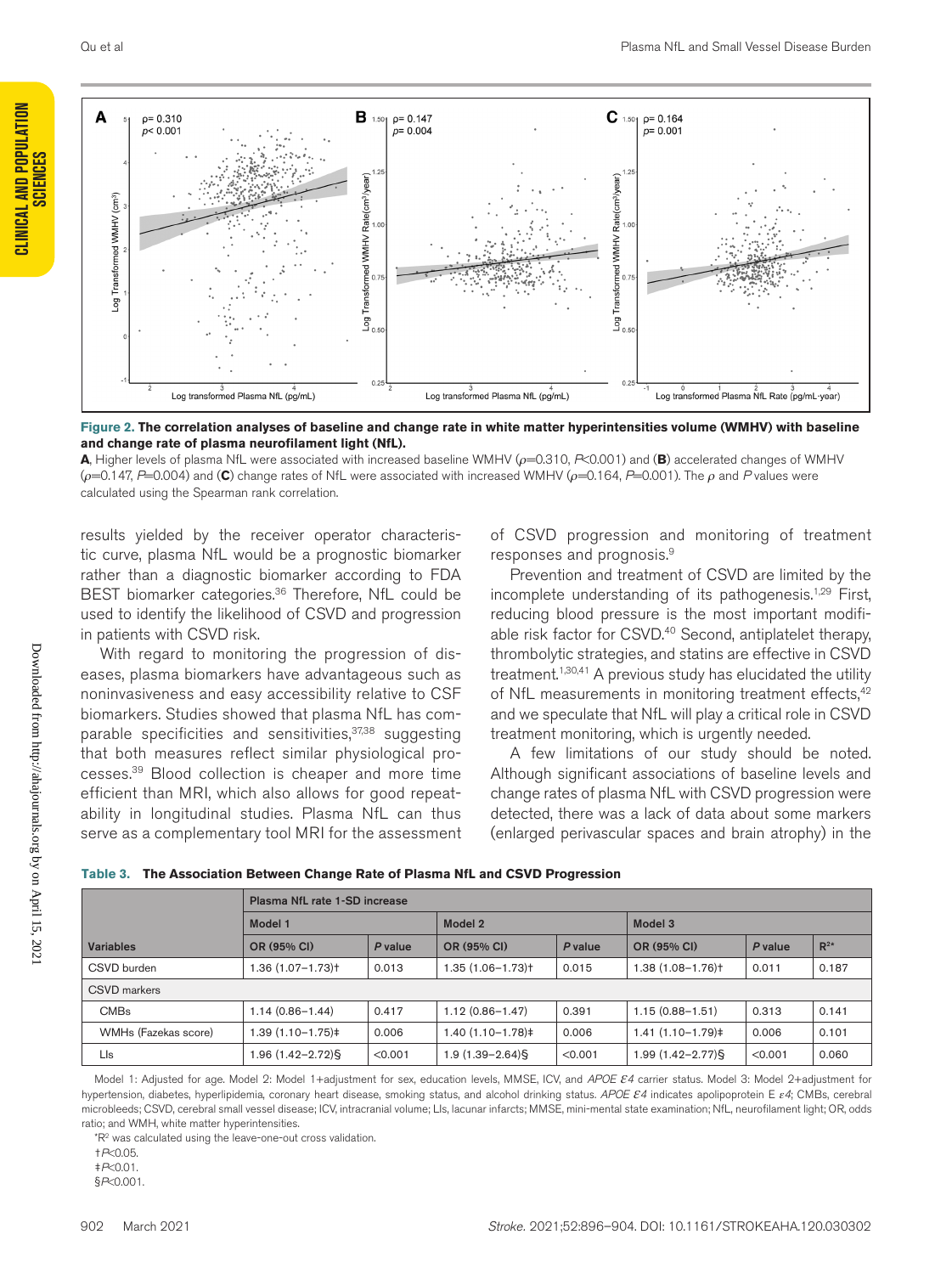ADNI database; associations with such markers should be further verified in the future studies. Besides, a higher proportion of *APOE ε4* carriers was found in ADNI CN participants compared with community population, the 4-year follow-up period was insufficient, and the longitudinal associations between plasma NfL and CSVD progression were not significant because most participants showed no progression of CSVD. Consequently, these findings should be verified in larger populations and cohorts with longer follow-up periods.

## **CONCLUSIONS**

Collectively, our findings suggest that plasma NfL is a valuable noninvasive biomarker to monitor the severity of CSVD burden and CSVD markers in nondemented individuals. Furthermore, change in plasma NfL level could be a supplementary biomarker to those established MRI markers for assessing CSVD burden and tracking CSVD progression. It is worth noting that a higher plasma NfL level tends to represent a higher risk of CSVD, and a dynamic increase in NfL level might predict a greater progression of CSVD in nondemented elders.

#### ARTICLE INFORMATION

Received April 17, 2020; final revision received October 20, 2020; accepted November 23, 2020.

#### **Affiliations**

Department of Neurology, Qingdao Municipal Hospital, Qingdao University, China (Y.Q., C.-C.T., L.T.). Department of Neurology and Institute of Neurology, Huashan Hospital, State Key Laboratory of Medical Neurobiology and MOE Frontiers Center for Brain Science, Shanghai Medical College, Fudan University, China (X.-N.S., H.-Q.L., M.C., Q.D., J.-T.Y.).

#### Acknowledgments

Drs Yu, Tan, and Dong conceptualized the study, analyzed, and interpreted the data, and drafted and revised the article. Drs Qu, Tan, Shen, and Li analyzed and interpreted the data, drafted, and revised the article, did the statistical analysis, and prepared all the figures. Drs Tan, Cui, Dong, and Yu interpretation of the data and revision of the article. All authors contributed to the writing and revisions of the article and approved the final version.

#### Sources of Funding

This study was supported by grants from the National Natural Science Foundation of China (91849126, 81571245, and 81771148), the National Key R&D Program of China (2018YFC1314700), Shanghai Municipal Science and Technology Major Project (No.2018SHZDZX01) and ZHANGJIANG LAB, Tianqiao and Chrissy Chen Institute, and the State Key Laboratory of Neurobiology and Frontiers Center for Brain Science of Ministry of Education, Fudan University. Data collection and sharing for this project was funded by the Alzheimer disease neuroimaging initiative (ADNI; National Institutes of Health Grant U01 AG024904) and DOD ADNI (Department of Defense award number W81X-WH-12-2-0012). ADNI is funded by the National Institute on Aging, the National Institute of Biomedical Imaging and Bioengineering, and through generous contributions from the following: AbbVie, Alzheimer Association; Alzheimer Drug Discovery Foundation; Araclon Biotech; BioClinica, Inc; Biogen; Bristol-Myers Squibb Company; CereSpir, Inc; Cogstate; Eisai Inc; Elan Pharmaceuticals, Inc; Eli Lilly and Company; EuroImmun; F. Hoffmann-La Roche Ltd and its affiliated company Genentech, Inc; Fujirebio; GE Healthcare; IXICO Ltd; Janssen Alzheimer Immunotherapy Research & Development, LLC; Johnson & Johnson Pharmaceutical Research & Development LLC; Lumosity; Lundbeck; Merck & Co, Inc; Meso Scale Diagnostics, LLC; NeuroRx Research; Neurotrack Technologies; Novartis Pharmaceuticals Corporation; Pfizer Inc; Piramal Imaging; Servier; Takeda Pharma-

**CLINICAL AND POPULATION SCIENCES**

**CLINICAL AND POPULATION** 

ceutical Company; and Transition Therapeutics. Private sector contributions are facilitated by the Foundation for the National Institutes of Health [\(www.fnih.org](www.fnih.org)). The grantee organization is the Northern California Institute for Research and Education, and the study is coordinated by the Alzheimer Therapeutic Research Institute at the University of Southern California. ADNI data are disseminated by the Laboratory for Neuro Imaging at the University of Southern California. Data used in preparation of this article were obtained from the Alzheimer Disease Neuroimaging Initiative (ADNI) database [\(http://adni.loni.usc.edu\)](http://adni.loni.usc.edu). As such, the investigators within the ADNI contributed to the design and implementation of ADNI and/or provided data but did not participate in analysis or writing of this report. A complete listing of ADNI investigators can be found at [http://adni.loni.](http://adni.loni.usc.edu/wp-content/uploads/how_to_apply/ADNI_Acknowledgement_List.pdf) [usc.edu/wp-content/uploads/how\\_to\\_apply/ADNI\\_Acknowledgement\\_List.pdf.](http://adni.loni.usc.edu/wp-content/uploads/how_to_apply/ADNI_Acknowledgement_List.pdf)

#### **Disclosures**

None.

#### Supplemental Materials

Tables I–XI Figures I–IV

#### REFERENCES

- 1. Cannistraro RJ, Badi M, Eidelman BH, Dickson DW, Middlebrooks EH, Meschia JF. CNS small vessel disease: a clinical review. *Neurology*. 2019;92:1146–1156. doi: 10.1212/WNL.0000000000007654
- 2. Wardlaw JM, Smith EE, Biessels GJ, Cordonnier C, Fazekas F, Frayne R, Lindley RI, O'Brien JT, Barkhof F, Benavente OR, et al; STandards for ReportIng Vascular changes on nEuroimaging (STRIVE v1). Neuroimaging standards for research into small vessel disease and its contribution to ageing and neurodegeneration. *Lancet Neurol*. 2013;12:822–838. doi: 10.1016/S1474-4422(13)70124-8
- 3. Shi Y, Wardlaw JM. Update on cerebral small vessel disease: a dynamic whole-brain disease. *Stroke Vasc Neurol*. 2016;1:83–92. doi: 10.1136/ svn-2016-000035
- 4. Pantoni L. Cerebral small vessel disease: from pathogenesis and clinical characteristics to therapeutic challenges. *Lancet Neurol*. 2010;9:689–701. doi: 10.1016/S1474-4422(10)70104-6
- 5. Vilar-Bergua A, Riba-Llena I, Nafría C, Bustamante A, Llombart V, Delgado P, Montaner J. Blood and csf biomarkers in brain subcortical ischemic vascular disease: Involved pathways and clinical applicability. *J Cereb Blood Flow Metab*. 2016;36:55–71. doi: 10.1038/jcbfm.2015.68
- 6. Yuan A, Rao MV, Veeranna, Nixon RA. Neurofilaments and neurofilament proteins in health and disease. *Cold Spring Harb Perspect Biol*. 2017;9:a018309. doi: 10.1101/cshperspect.a018309
- 7. Norgren N, Rosengren L, Stigbrand T. Elevated neurofilament levels in neurological diseases. *Brain Res*. 2003;987:25–31. doi: 10.1016/s0006- 8993(03)03219-0
- Teunissen CE, Khalil M. Neurofilaments as biomarkers in multiple sclerosis. *Mult Scler*. 2012;18:552–556. doi: 10.1177/1352458512443092
- 9. Khalil M, Teunissen CE, Otto M, Piehl F, Sormani MP, Gattringer T, Barro C, Kappos L, Comabella M, Fazekas F, et al. Neurofilaments as biomarkers in neurological disorders. *Nat Rev Neurol*. 2018;14:577–589. doi: 10.1038/s41582-018-0058-z
- 10. Mattsson N, Andreasson U, Zetterberg H, Blennow K; Alzheimer's Disease Neuroimaging Initiative. Association of plasma neurofilament light with neurodegeneration in patients with alzheimer disease. *JAMA Neurol*. 2017;74:557–566. doi: 10.1001/jamaneurol.2016.6117
- 11. Scherling CS, Hall T, Berisha F, Klepac K, Karydas A, Coppola G, Kramer JH, Rabinovici G, Ahlijanian M, Miller BL, et al. Cerebrospinal fluid neurofilament concentration reflects disease severity in frontotemporal degeneration. *Ann Neurol*. 2014;75:116–126. doi: 10.1002/ana.24052
- 12. Teunissen CE, Dijkstra C, Polman C. Biological markers in CSF and blood for axonal degeneration in multiple sclerosis. *Lancet Neurol*. 2005;4:32–41. doi: 10.1016/S1474-4422(04)00964-0
- 13. Shahim P, Gren M, Liman V, Andreasson U, Norgren N, Tegner Y, Mattsson N, Andreasen N, Öst M, Zetterberg H, et al. Serum neurofilament light protein predicts clinical outcome in traumatic brain injury. *Sci Rep*. 2016;6:36791. doi: 10.1038/srep36791
- 14. Lu CH, Macdonald-Wallis C, Gray E, Pearce N, Petzold A, Norgren N, Giovannoni G, Fratta P, Sidle K, Fish M, et al. Neurofilament light chain: a prognostic biomarker in amyotrophic lateral sclerosis. *Neurology*. 2015;84:2247–2257. doi: 10.1212/WNL.0000000000001642